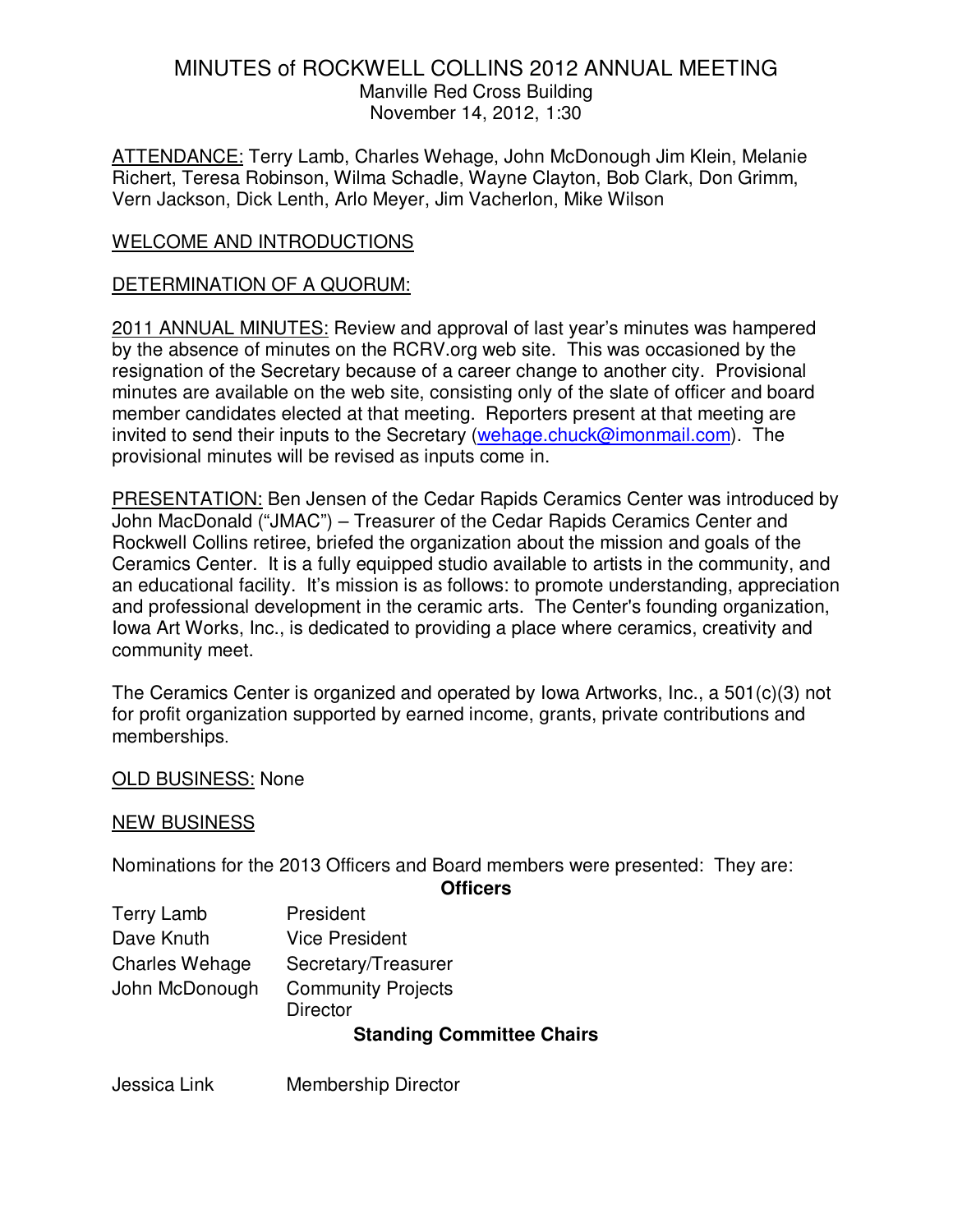Manville Red Cross Building

| November 14, 2012, 1:30 |  |  |  |
|-------------------------|--|--|--|
|-------------------------|--|--|--|

| Jim Green              | <b>Communications Director</b> |
|------------------------|--------------------------------|
| Jim Klein              | <b>Information Systems</b>     |
|                        | <b>Director</b>                |
| <b>Melanie Richert</b> | <b>Rockwell Collins</b>        |

# **Community Service Agencies**

| <b>Teresa Robinson</b> | <b>Aging Services</b>                              |
|------------------------|----------------------------------------------------|
| Kathy Waychoff         | <b>College Community School</b><br><b>District</b> |
| Cassandra Hiatt        | Four Oaks Bridge                                   |
| Ann Griffin            | <b>Grant Wood AEA</b>                              |
| <b>Tracy Robertson</b> | Heritage Agency on Aging                           |
| Karla Terry            | <b>Linn-Mar School District</b>                    |
| <b>Wayne Clayton</b>   | Options of Linn County                             |
| <b>Barb Klawiter</b>   | <b>REACT</b>                                       |
| <b>Melissa Hall</b>    | <b>Red Cross</b>                                   |
| Jessica Link           | <b>RSVP</b>                                        |
| Debra Applebee         | <b>Salvation Army</b>                              |
| <b>Heidi Soethout</b>  | <b>Sixth Judicial District</b>                     |
| Jessie Diesing         | Spanda                                             |
| Nancy Craig            | <b>United Way</b>                                  |
| Angela Ehle            | <b>WRAP</b>                                        |
|                        | <b>Rockwell Retirees</b>                           |
| Tom Brennom            | Retired                                            |
| <b>Bob Clark</b>       | Retired                                            |
| <b>Bill Ellis</b>      | Retired                                            |
| Don Grimm              | Retired                                            |
| Pat Hall               | Retired                                            |
| <b>Ed Holstrom</b>     | Retired                                            |
| Vern Jackson           | Retired                                            |
| <b>Cliff Koop</b>      | Retired                                            |
| Dick Lenth             | Retired                                            |
| <b>Jack Murphy</b>     | Retired                                            |
| Arlo Meyer             | Retired                                            |
| <b>Kay Nelson</b>      | Retired                                            |
| <b>Bob Ocken</b>       | Retired                                            |
| <b>Faye Spading</b>    | Retired                                            |
| Jim Spencer            | Retired                                            |
| Keith Sutherland       | Retired                                            |
| Rod Thorpe             | Retired                                            |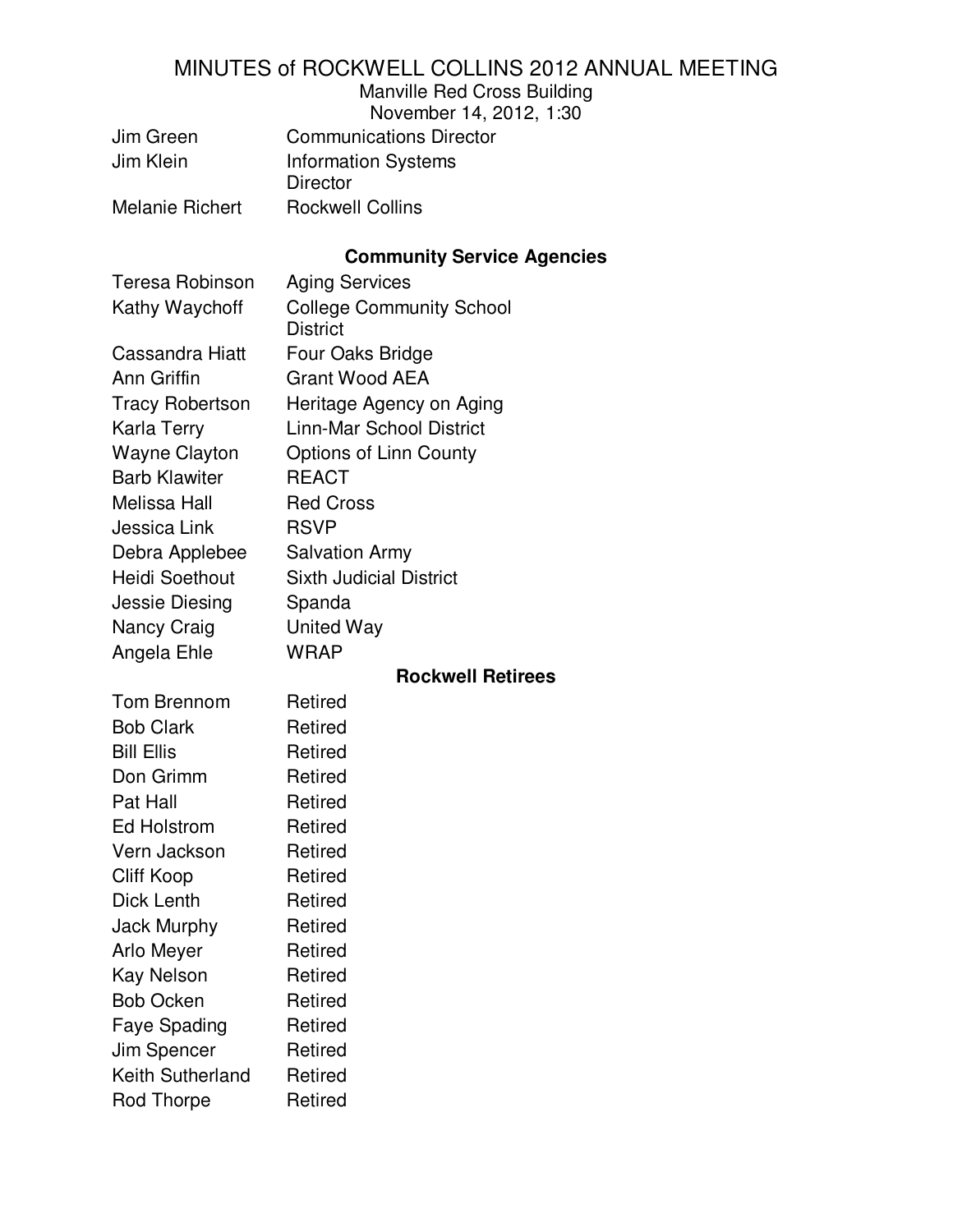Manville Red Cross Building

November 14, 2012, 1:30

| Jim Vacherlon     | Retired |
|-------------------|---------|
| John Wauer        | Retired |
| Joe Wells         | Retired |
| Mike Wilson       | Retired |
| <b>Judy Wirth</b> | Retired |
|                   |         |

Jim Green moved and John McDonough seconded a motion that nominations be closed, and that the slate of nominees be approved as listed. Motion passed

#### PRESIDENT'S ANNUAL REPORT:

It has been a good year for RCRV. Below is a short summary of how we performed and comments on the 2012 Strategic plan.

First of all, I would like to thank the Red Cross for providing our Board meeting place each month as well as our Annual Meetings. It is difficult to find space adequate for some meetings so this has been very helpful.

The most visible projects during the year have been:

- The WRAP program building wheel chair accessible ramps
- The SHIIP medical insurance counseling activity
- The RAGBRAI welcoming banners

Specifics of these and other activities are contained in the various committee and partner annual reports.

The general Strategic Planning for 2012 had mixed results, but most of the items need to be addressed on a long term basis to make much progress.

- We have addressed updating the RCRV website. A Kirkwood special project was established to get prototype. It looks acceptable and there is plans to implement this new look.
- RCRV interface with RCI has been excellent this year. Melanie Richert was our new interface and she has been very proactive in many areas that are of common interest to both RCI and RCRV.
- Again we awarded \$10,000 grants for use with persons that have some kind of disability.
- With RCI support, a new logo and banner design has been finalized. We plan to get a banner made in the near term to use at conferences and other activities.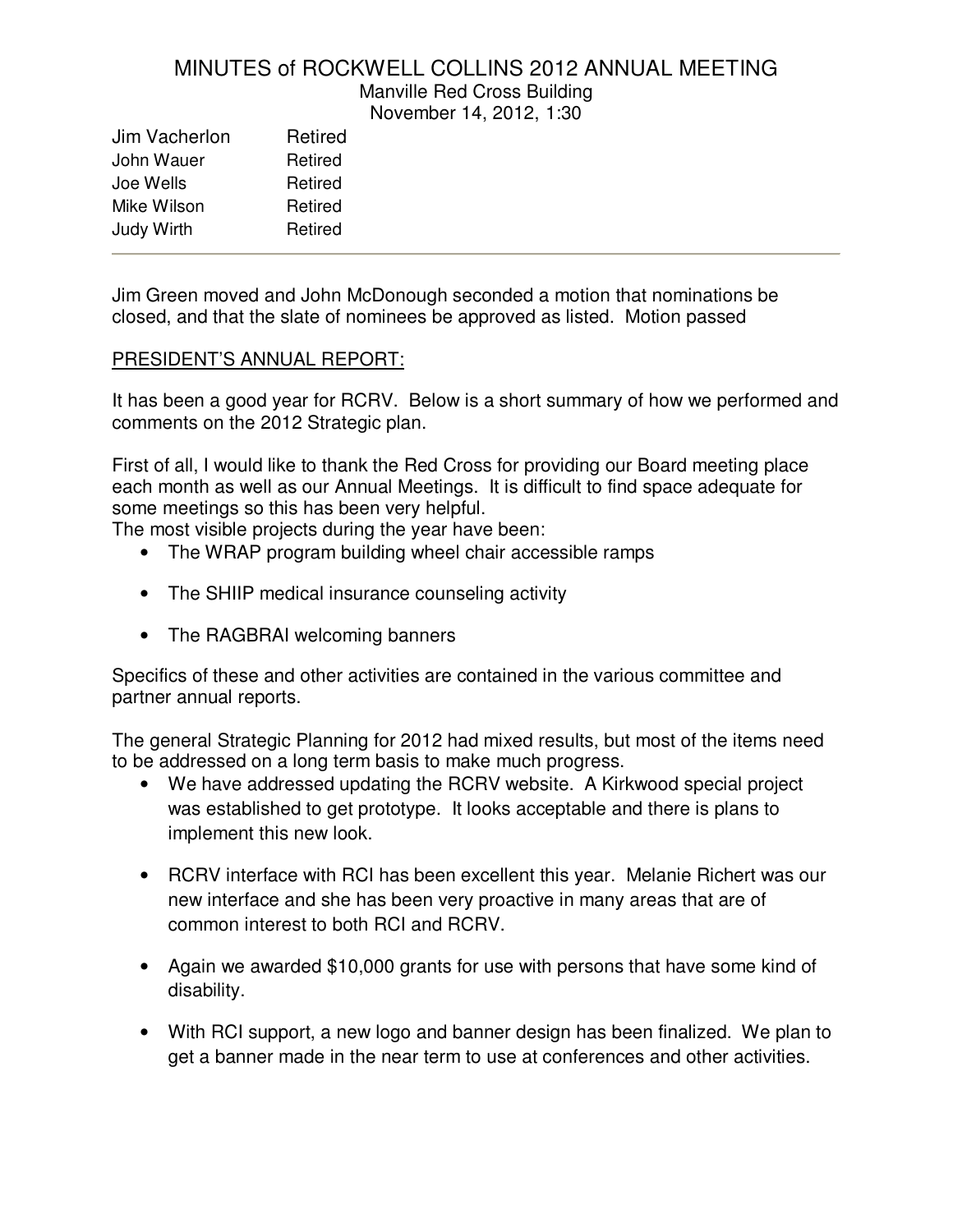- Two of the tough nuts to crack are the recruitment of new members and getting existing members of RCRV to be more active. We have made some progress, but still are looking at ways to do better. Our volunteer hours are above 31,000 hours this year.
- Outstanding efforts to improve our filing system and to make various administrative tasks more efficient are a slow process particularly for retirees so we will continue to address these areas.

Again RCRV and our member partners have been doing excellent work in the community. We realize that the positive attitudes and dedication are a hallmark of these people and organizations.

# **Thank You for a job well done**.

Terry Lamb, RCRV President

ROCKWELL COLLINS:

No report

# PARTNER AGENCY REPORTS:

Options of Linn County – Wayne Clayton

# **Annual Report - Nov 14, 2012**

#### **Overview**

Options of Linn County provides training and support services to help adults with disabilities succeed in vocational and community integration settings. Our staff and consumers thank RCRV for their many contributions to our program. RCRV's original assistive tech creations help many consumers be more independent and productive.

# **Highlights of Activities in 2012**

This section spotlights how RCRV creations have a positive impact on the consumers we serve.

#### **RCRV New Assistive Technology Projects:**

**String-Cutting Jig**: This project helps consumers to efficiently and accurately cut string to a specific length for a contract with a local business.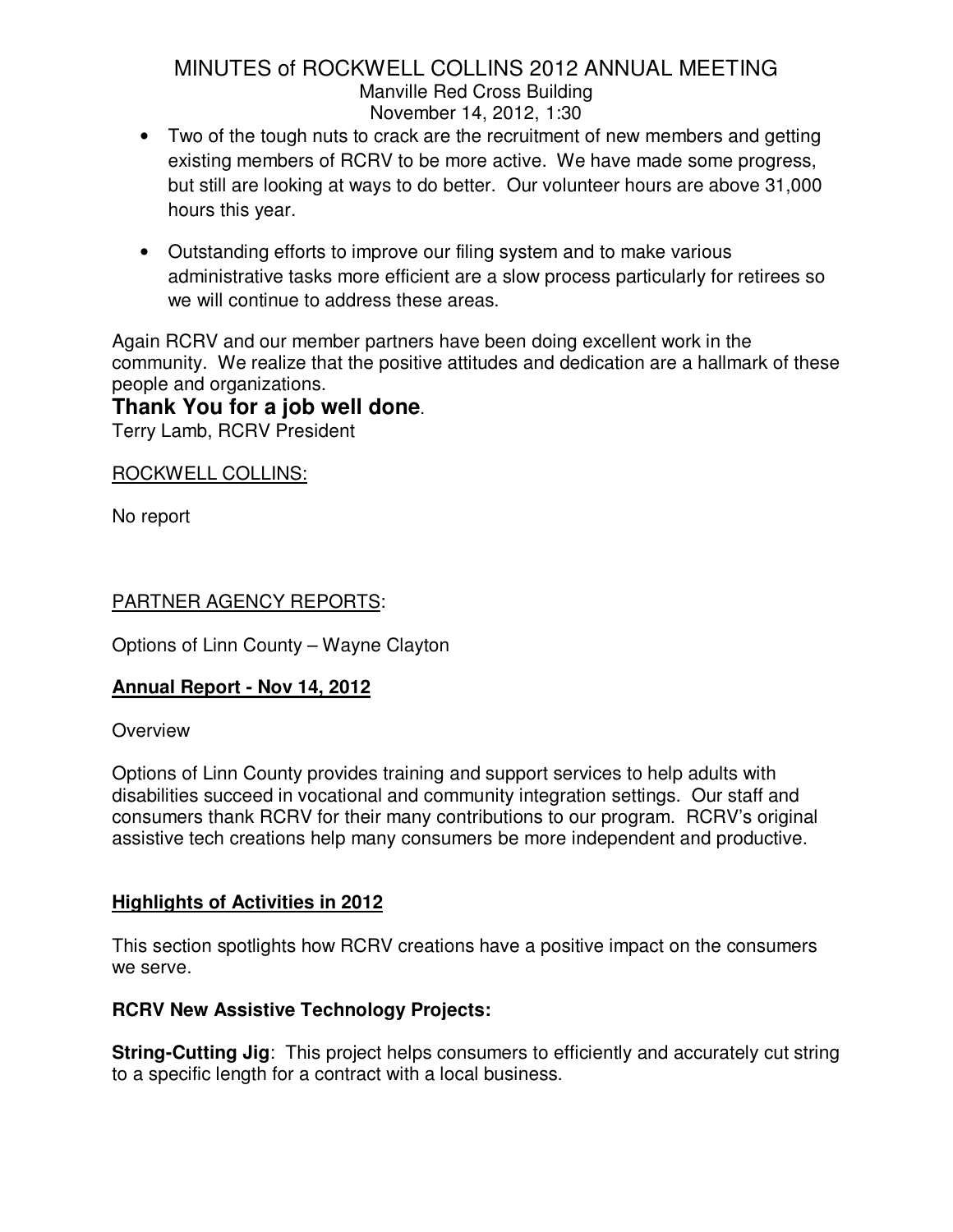Manville Red Cross Building

November 14, 2012, 1:30

**Box-Folding Jig**: This project helps a consumer be more accurate and independent in forming boxes from flat pieces of cardboard.

**Weighted Blankets:** This project serves the needs of consumers who have sensory integration issues. These blankets are in use in several areas of Options.

**Switch-Activated CD Players**: This project helps consumers be more independent in operating CD players for skill-building and recreational opportunities.

**Easy Button Switches/Mouse Adaptations:** This REACT project allows consumers greater access to computers.

**Bowling Ramp/Switch Adaptation:** This project enables consumers with severe disabilities to be more independent in bowling activities in-house and in community integration settings as well.

# **Repair of Existing Devices:**

**Repair Work Keeps Assistive Devices in Service**: During the course of a year, wear and tear takes a toll on the assistive tech our consumers use. RCRV has been valuable to our program by maintaining vocational switches and sensory items, keeping them in operation for our consumers.

### **Outreach:**

The people at Options enjoy sharing the story of RCRV with others. This year, we have had a number of opportunities to do so.

**Tours** given to college and high school students feature the role that RCRV assistive technology plays in serving our consumers.

**Assistive Tech Expo/Abilities in Action Conference**: We shared a display table with RCRV introducing people in the human services field to what RCRV can do. That day we had approximately 150 people stop by the display table.

**Options Advisory Board Meeting**: We had the opportunity to share information about RCRV and display assistive technology creations at a recent meeting.

# **Moving Forward:**

RCRV plays an important role in improving the quality of life for people with disabilities in our community. The people of Options appreciate your help in creating and maintaining the assistive devices that are so important to us.

In the coming year, we look forward to working with RCRV to meet the changing needs of the consumers. Thank you for your service.

RSVP: - Jessica Link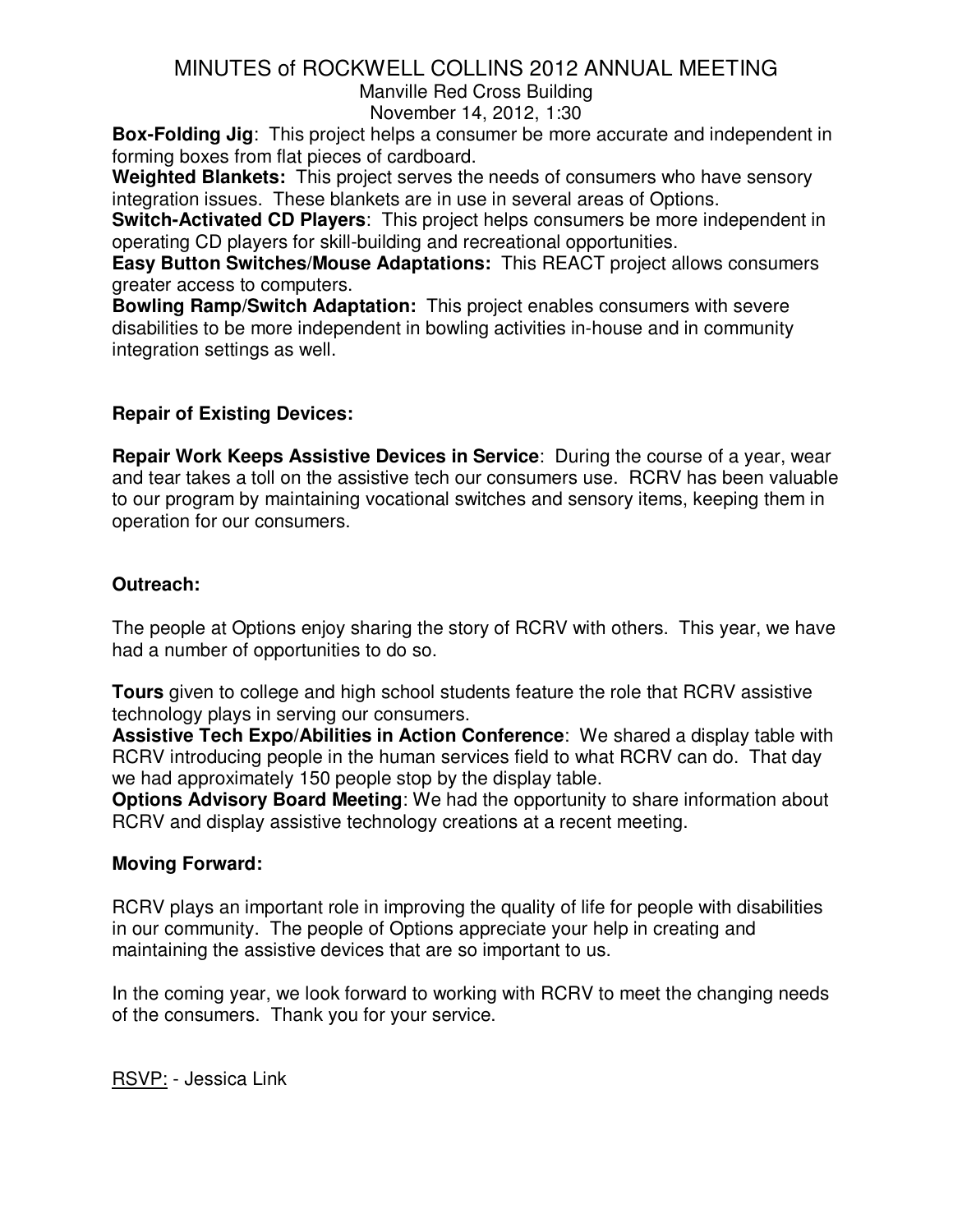Manville Red Cross Building

November 14, 2012, 1:30

On November 14, RSVP launched its first Community Connection event. This first event was co-hosted with Horizons Meals On Wheels.

Jessica Link has resigned from RSVP. United Way of East Central Iowa is in the process of hiring a new Coordinator. In the interim, Sue Driscoll will be the contact.

It has been a honor to serve with you all! I do hope to see you around in our community as I will continue to work with volunteers and in support of volunteer efforts. All the best to each of you and to the RCRV organization. Keep dreaming…keep doing! – Jessica

# LINN-MAR COMMUNITY SCHOOLS: - Karla Terry

In January, two RCRV volunteers helped with the annual Linn-Mar Invention Conventionn. Special thanks to Jim Green and Mike Wilson for their time.

RCRV once again suppored the Governor's Volunteer Awards at College Community with their time in June.

RCRV and Linn-Mar volunteer, Phil White, helped complete a mock room for students to practice life skills in and for Excelsior Middle School.

The inn-Mar Military Club helped RCRV complete two ramps in the past year under the direction of the WRAP program.

RCRV Committee Chair Reports: Annual Report for the Community Projects Team for 2012 – John McDonough

I reviewed this years monthly reports and the following is a summary of my reports through the year. If you want more detail on a weekly basis, see our yahoogroups website at RCRV1@yahoogroups.com or for monthly updates see our website at rcrv.org.

Again, this year, we have reported 23,000 volunteer hours through September. We are ranging from 30,000 to 50,000 hours per year for the recent past.

In October of this year, we presented an insurance update to RCRV retirees. We had 9 seminars at the KTOS center in Marion. More than 1,400 attended this year. Last year we had over 1,800. With more than 80,000 people turning 65 this year and next, we spent half of the seminar with items of concern to them, but it also is review of Medicare to all the rest of the Medicare folks. This year, we had a representative in our seminar for each of the meetings. A welcome change over past years. The Extend Health gentleman took ill at the last moment and did not make the trip to CR. Maybe next year!

This year, again, Extend Health is the Administrator of the Medicare program for Rockwell Collins Retirees. They need to do the enrolling in Health plans so that retirees can collect the HRA that Rockwell Collins provides. Jim Wolfe, Harlan Hanson and Don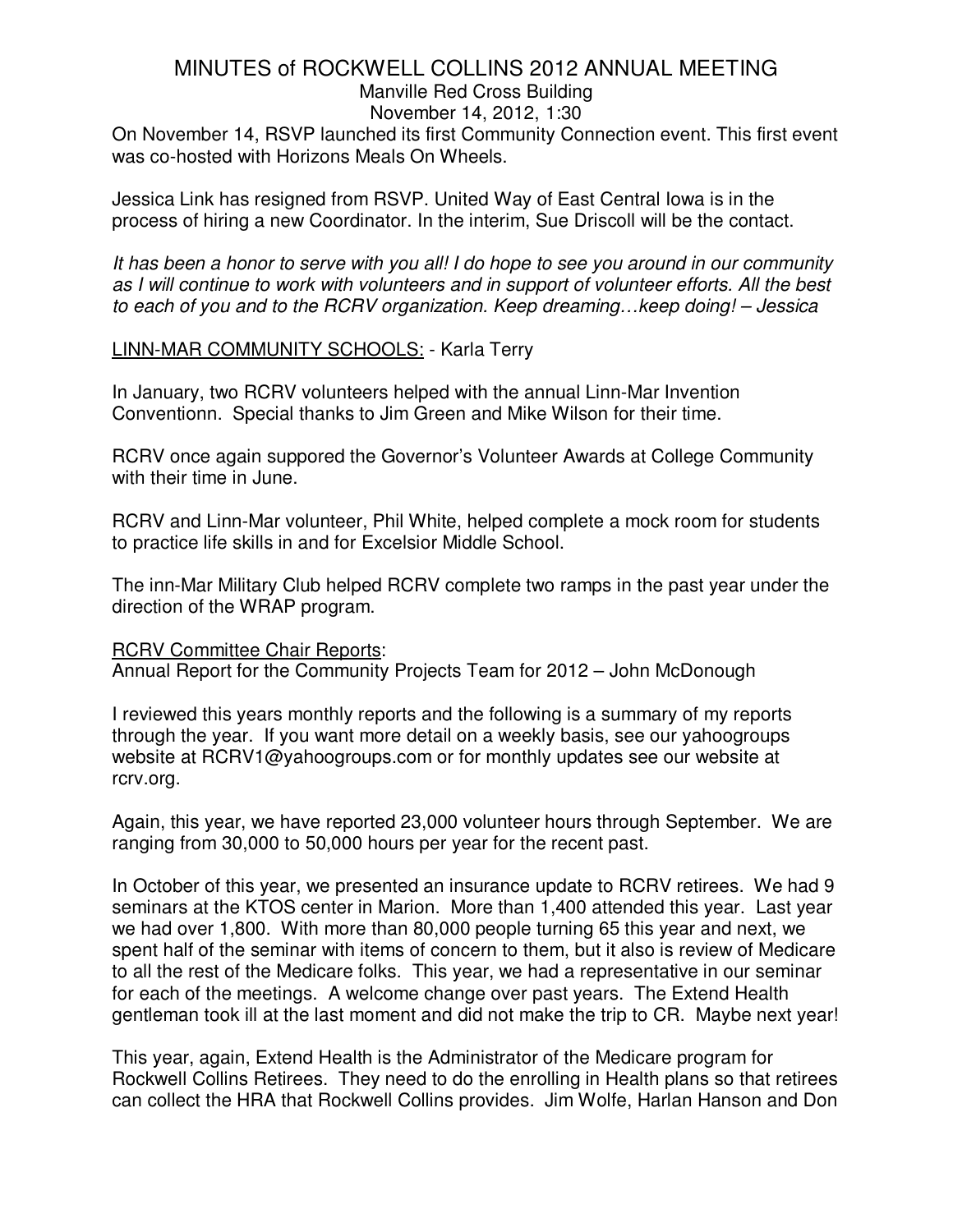#### Manville Red Cross Building

November 14, 2012, 1:30 Grimm presented the seminars to the group. Two of them presented at each of the 9 seminars. I have made reservations with KTOS again for next October (2013).

The following is a brief summary of the highlights for the past year:

\* At St Lukes, we in as SHIIP counselors have seen over 2500 clients over the past year. Currently we have 3 offices running 5 and sometime 6 days a week to see everyone who needs our assistance.

\* RCRV was inducted into the Iowa Volunteer Hall of Fame of 2/12/12. Several RCRV members traveled to Des Moines for the induction ceremonies lead by Governor Branstad.

\* We made Skillet covers for the RC Child Development Center which will permit children ages 3 to 5 to learn cooking skills without burning themselves

\* Provided the parking attendants and ushers again this year for the Governor Award Ceremonies held at College Community Schools this year.

\* Mike Wilson was one of the Freedom Festival Heroes this year. Ceremonies kicked off at the Marriott hotel with a luncheon.

\* We provided the design and build capability to the WRAP program for ramp designs. The queue held at about 10 throughout the summer months. I believe that we build about 30 ramps this year to date.

\* Honor Flight activities continue this year with Mike and Arlo providing lots of support.

\* We designed and built 4 RAGBRAI welcome to Cedar Rapids Gateways which housed several Tiki heads.

\* The RCRV / REACT annual appreciation Event was held at the Outback this year. It was a great success.

\* We changed the Logo this year after many get togethers with Rockwell Collins personnel. Based on our new logo, we have a shirt ordering program set up with Jim Vacherlon leading the activities. So far, he has placed two orders.

\* Bob Ocken wrote a scheduling software program for St Lukes SHIIP office to use in the scheduling of its many clients. It is working fine. Probably will require more tweaking as we go through the use of it this first year.

\* Our members are board members of several area nonprofit organizations.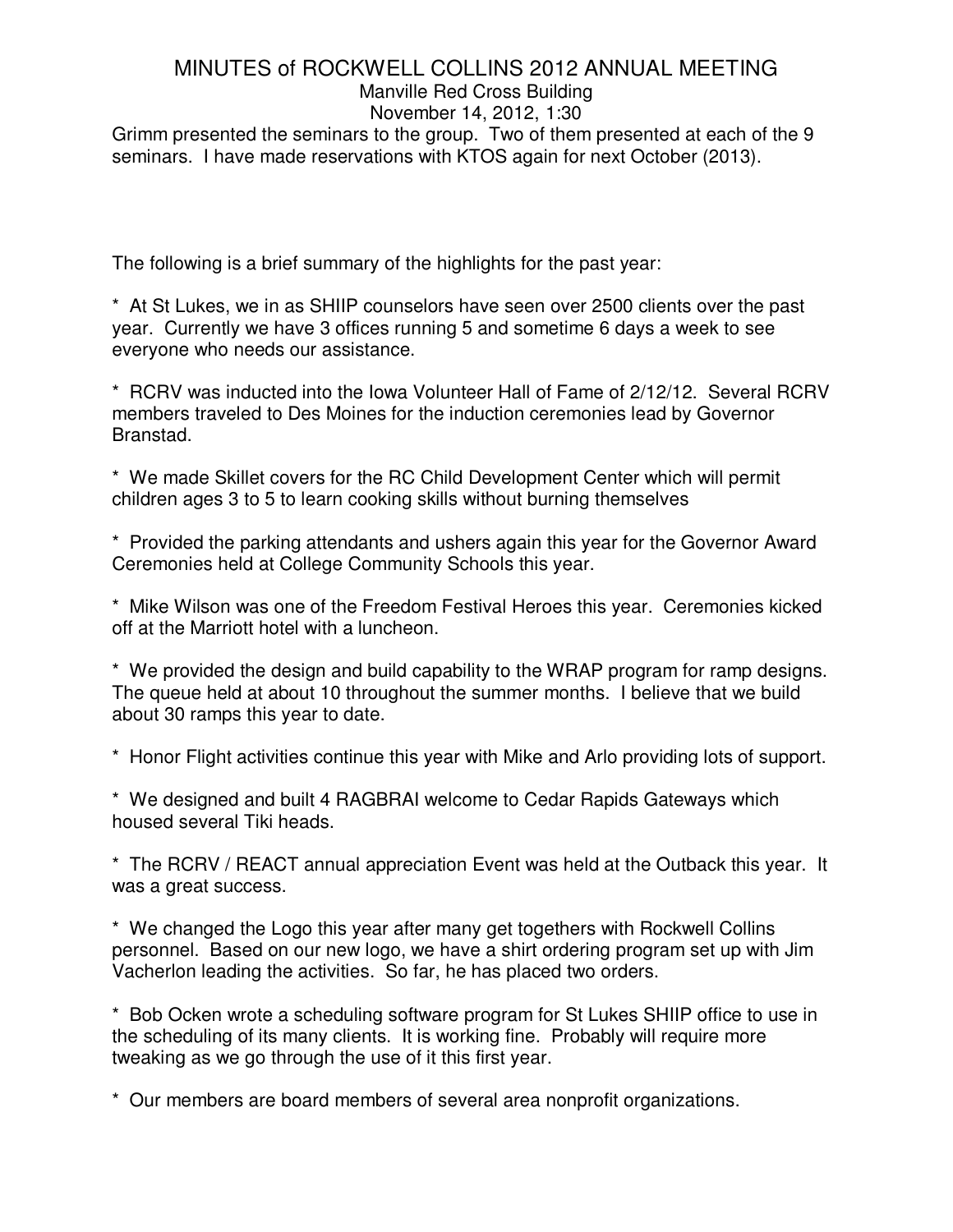\* Grants were awarded to 4 area nonprofit agencies for a total of \$10,000 being distributed earlier this year.

\* 218 volunteers have signed up with RCRV with 165 of these reporting over 23,000 hours this year through mid September.

\* We continue to support the many needs of the area nonprofit agencies. Again, see my weekly minutes for more details on what we have accomplished at RCRV in 2012.

If you can dream it, we can do it.

John

COMMUNICATIONS/NEWSLETTER: - Jim Green

No Report

MEMBERSHIP RECRUITING/RETENTION: - Jessica Link

Stats for 2012 220 current volunteers 13 new this year 1 inactivated volunteer restarted 32 inactive volunteers terminated/removed

174 members have reported hours this year 31,782 hours to date

A recruitment mailing was sent to 42 RCI retirees on October 31.

On November 11, Jessica met with Jim Green of RCRV and Dan Adams, a Rockwell Collins retiree to discuss potential recruitment methods for retirees to join RCRV. Jim and Dan will continue to work on ideas moving forward.

DATA BASE: - Jim Klein & Bill Ellis

The RCRV database contains the names of retirees residing in Iowa and few others who have specifically requested to remain on our mailing list after they have moved out of state. It also contains addresses of the local Rockwell Collins senior executives and the RCRV partner agencies.

The database was updated four times based on the new retiree file from Rockwell Collins. There are currently 4102 names in the RCRV database. With the addition of